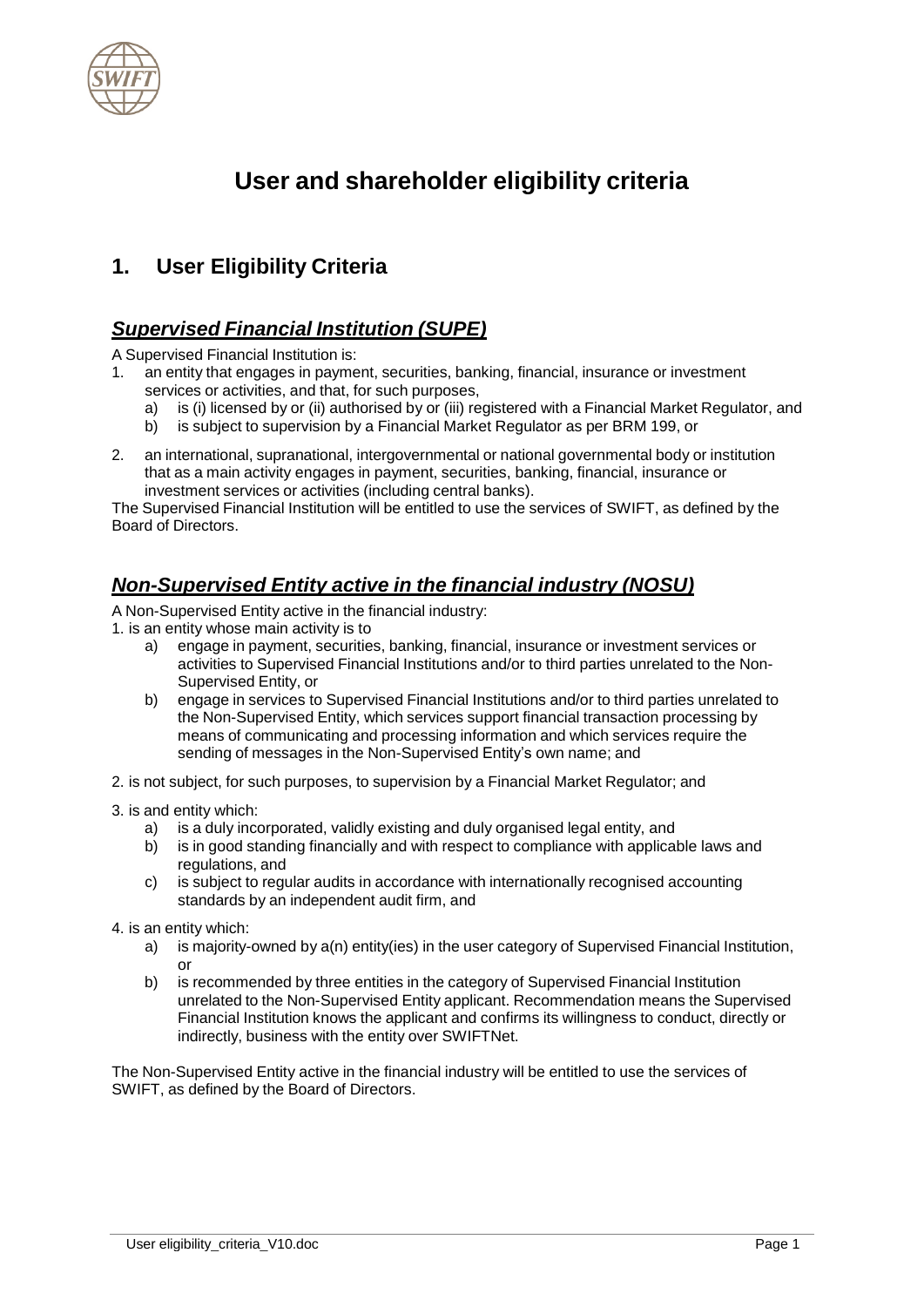

# *Closed User Groups and Corporate entities*

For the following SWIFT User categories, except for Treasury Counterparty, the SWIFT users are only able to use SWIFT messaging services in a Closed User Group. For each Closed User Group, an administrator defines the rules, the services and the admission criteria.

# **1. Corporate (BRM 196 & Resolution 207) (CORP)**

To be eligible in the category of 'Corporate' the corporate should:

- 1. be listed on a regulated stock exchange of a country that is a member of the Financial Action Task Force (FATF), or
- 2. be majority-owned by an entity which is eligible as per the criteria 1) above, provided it submits to SWIFT a Declaration of Ownership from the eligible parent entity. In addition, the entity must be:

(a) duly incorporated, validly existing and duly organised legal entity,

(b) in good standing financially and with respect to compliance with applicable laws and regulations, and

(c) subject to regular audit according to internationally recognised accounting standards by an independent audit firm, or

3. be recommended by a SCORE Financial Institution (FI)\* which is located in a FATF member country and which participates in the SCORE closed user group. Recommendation means confirming its willingness to exchange traffic with that Corporate over SWIFTNet.

\*A SCORE Financial Institution (FI) is a SWIFT user in the SWIFT user category of 'Supervised Financial Institution' that subscribed to the SCORE model.

# **2. Financial Market Regulator (Resolution 199) (REGU)**

A Financial Market Regulator is an entity, agency, association or organisation which:

- 1. a) is owned or controlled by federal, state, regional or local governments, or
	- b) is established or operates pursuant to international, federal, state, regional or local treaties, laws, or regulations, and
- 2. regulates or supervises institutions engaged in securities, banking, financial, investment or insurance business, including financial markets with a view to protect the integrity and stability of the financial markets.

The Financial Market Regulator is entitled to use the services of SWIFT as defined by the Board of Directors.

### **3. Payment System Participant (BRM146) (PSPA)**

- 1. For the purpose of this category a Payment System is defined as:
	- a) a funds transfer system processing third party payments
	- b) supervised by a Central Bank or an appropriate Regulatory Authority
	- c) for which SWIFT provides network or other services with the approval of the Board of **Directors**
	- d) pursuant to a resolution from the Board of Directors acknowledging the access criteria of the system.
- 2. A Payment System Participant is an institution which is:
	- a) the Central Bank, the Regulatory Authority or the Administrator of the Payment System or
	- b) an institution authorised by the Central Bank, the Regulatory Authority or the Administrator to become a user of the Payment System according to the access criteria of the Payment System.

When the Payment System is a domestic system, the Board shall approve SWIFT's role in the system upon recommendation of the National Member Group, as appropriate.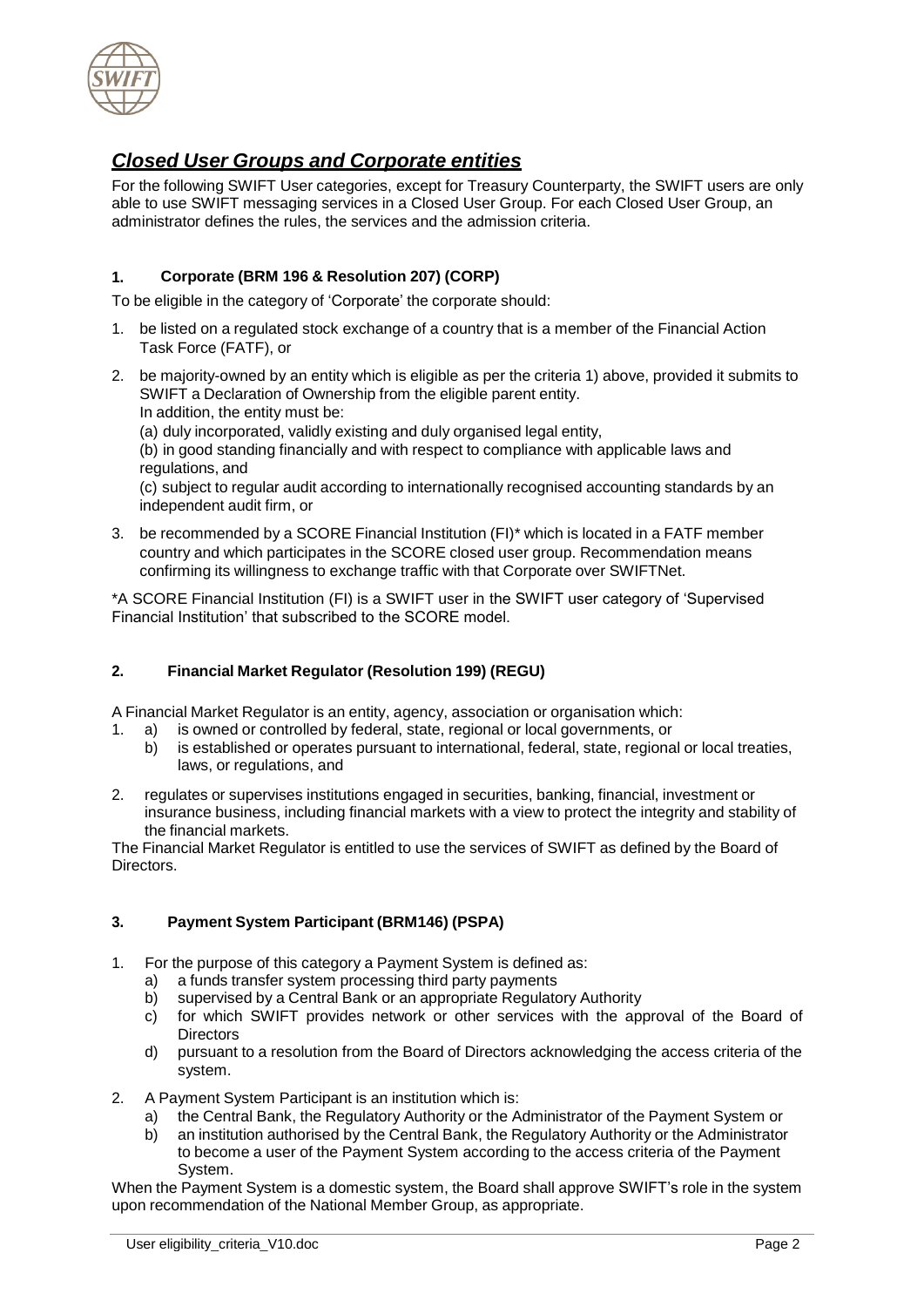

# **4. Securities Market Data Provider (BRM187) (SMDP)**

A Securities Market Data Provider:

- 1. is an entity whose principal activity is to:
	- a) collect Financial Information (as defined below) required by financial institutions, from a number of direct and indirect sources, such as Exchanges, other financial institutions, issuers, internet, newspapers and other printed media, and
	- b) distribute that same Financial Information, or any additional or derived information, as part of their service or product, to financial institutions.

For the purpose of this definition, Financial Information is defined as follows:

- *Corporate Action announcements* an action undertaken by a company which distributes cash, stock or a combination to shareholders or stock holders, or which changes the nature or description of a company's stock, and
- *Reference data* static information describing assets and issuers.
- *Securities Pricing information* information identifying the opening, closing and intraday prices of traded securities.
- *New Issue and Prospectus documents* documents that describe a new issue or corporate event in detail.
- *Shareholders Meeting information* details of the meeting, the resolutions, meeting reports and voting results.
- *Trade Volume information* the number of shares traded, the Exchange, average size per trade, largest trade.
- *Index Data* price information on market and foreign exchange indices.
- 2. does not qualify for SWIFT membership under any of the existing categories, and
- 3. is in good standing financially and with respect to compliance with applicable laws and regulations, and
- 4. is audited according to international accounting standards e.g. International Accounting Standards (IAS), USGAAP standards by a recognised audit firm on a regular basis.

#### **5. Securities Market Infrastructure System Participant (BRM161) (SSPA)**

- 1. For the purpose of this category, a Securities Market Infrastructure System is defined as:
	- a) a system processing securities related messages or data
	- b) administered by a Central Institution or an appropriate Regulatory Authority
	- c) for which SWIFT provides network or other services with the approval of the Board of Directors.
	- d) pursuant to a resolution from the Board of Directors acknowledging the access criteria of the system.
- 2. A Securities Market Infrastructure System Participant is an institution which is:
	- a) the Regulatory Authority or the Administrator of the Securities Market Infrastructure System, or
	- b) an institution authorised by the Regulatory Authority or the Administrator to become a user of the Securities Market Infrastructure System according to the access criteria of the Securities Market Infrastructure System.

When the Securities Market Infrastructure System is a domestic system, the Board shall approve SWIFT's role in the system upon recommendation of the National Member Group, as appropriate.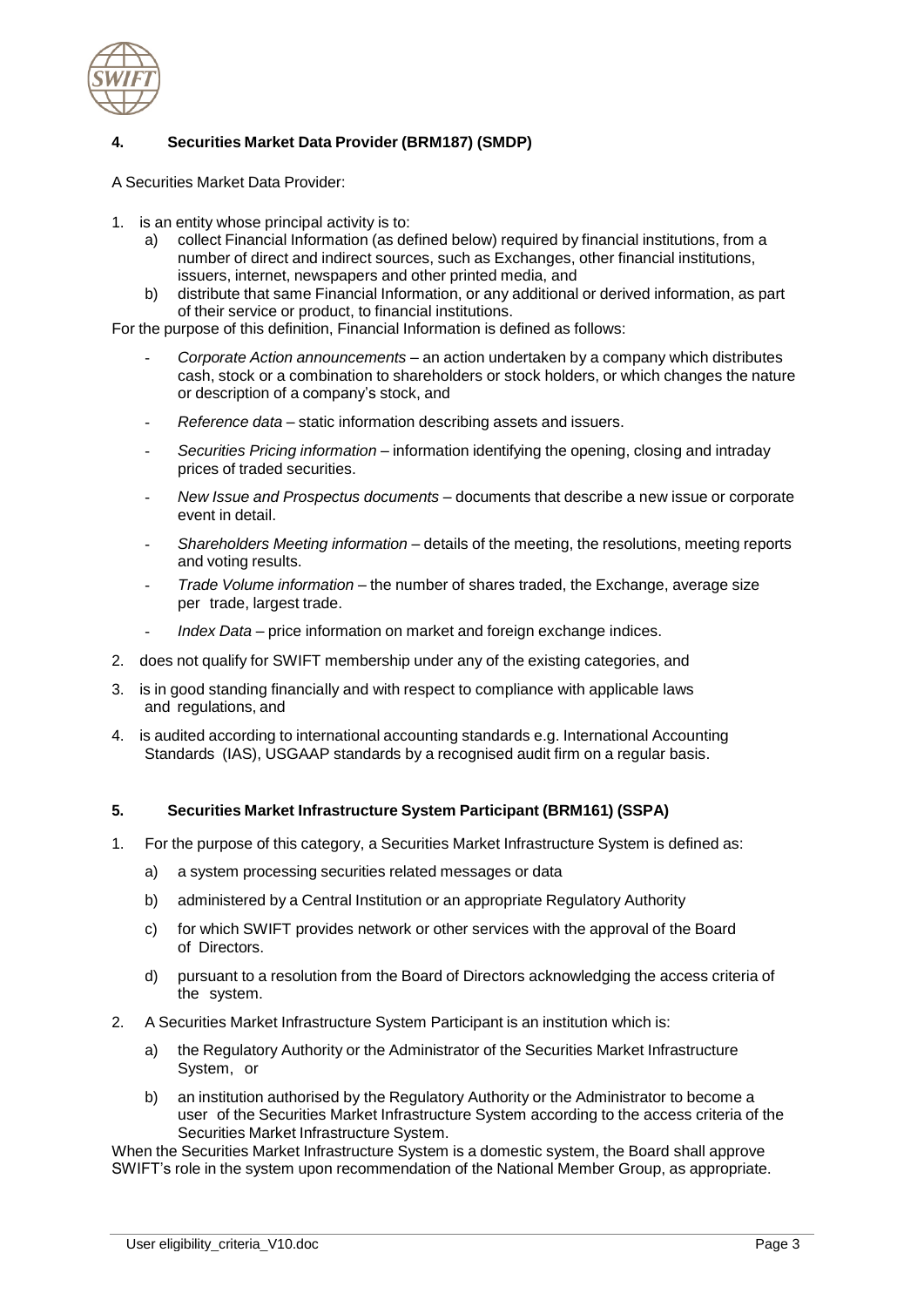

#### **6. Service Participant within Member Administered Closed User Groups (BRM166) (MCCO)(MCFI)**

A Member Administered Closed User Group is defined as a group of users selected by a Member to participate in the closed user group as Service Participant and allowed to use SWIFT products and services to communicate with a Service Administrator, where:

- 1. the Service Administrator is a Member or its designated Sub-Member and is responsible for:
	- a) ensuring that users participating in the closed user group meet the admission criteria thereto;
	- b) administering the admission process to the closed user group, including in particular certifying the identity of users participating in the closed user group;
	- c) restricting the usage of SWIFT products and services to support other services supplied by

the Service Administrator;

- d) monitoring and taking reasonable measures to ensure compliance by the users participating in the closed user group with the admission criteria, and with applicable laws and regulations, including, but not limited to, money laundering regulations.
- 2. the admission criteria defined by the Service Administrator are objective and proportional to its legitimate needs and objectives and require, at a minimum that any user admitted in the closed user group, as Service Participant:
	- a) be a duly incorporated, validly existing and duly organised legal entity,
	- b) be in good standing financially and with respect to compliance with applicable laws and regulations, and
	- c) be subject to regular audit in accordance with internationally recognised accounting standards by an independent audit firm.
- 3. the users participating in the closed user group are allowed to use the SWIFT products and services to communicate exclusively with the Service Administrator.
- 4. A "Service Participant" is an institution which:
	- a) is a customer of the Service Administrator
	- b) is sufficiently known by the Service Administrator of the relevant Member Administered Closed User Group to ensure the Service Administrator can meet its obligations outlined above; and
	- c) has been admitted by the Service Administrator to the relevant Member Administered Closed User Group in accordance with the relevant admission criteria (as per 2. above).

# **7. Treasury Counterparty (BRM155) (TRCO)**

A Treasury Counterparty is an entity duly incorporated within its own jurisdiction which:

- 1. undertakes a large volume of treasury activities incidental to its core business with multiple bank counterparties, and
- 2. does not qualify as a S.W.I.F.T. member, sub-member or other category of participants, and
- 3. is in good standing, financially, and with respect to compliance with applicable laws and regulations, and
- 4. is audited according to international accounting standards by a recognised audit firm on a regular basis.